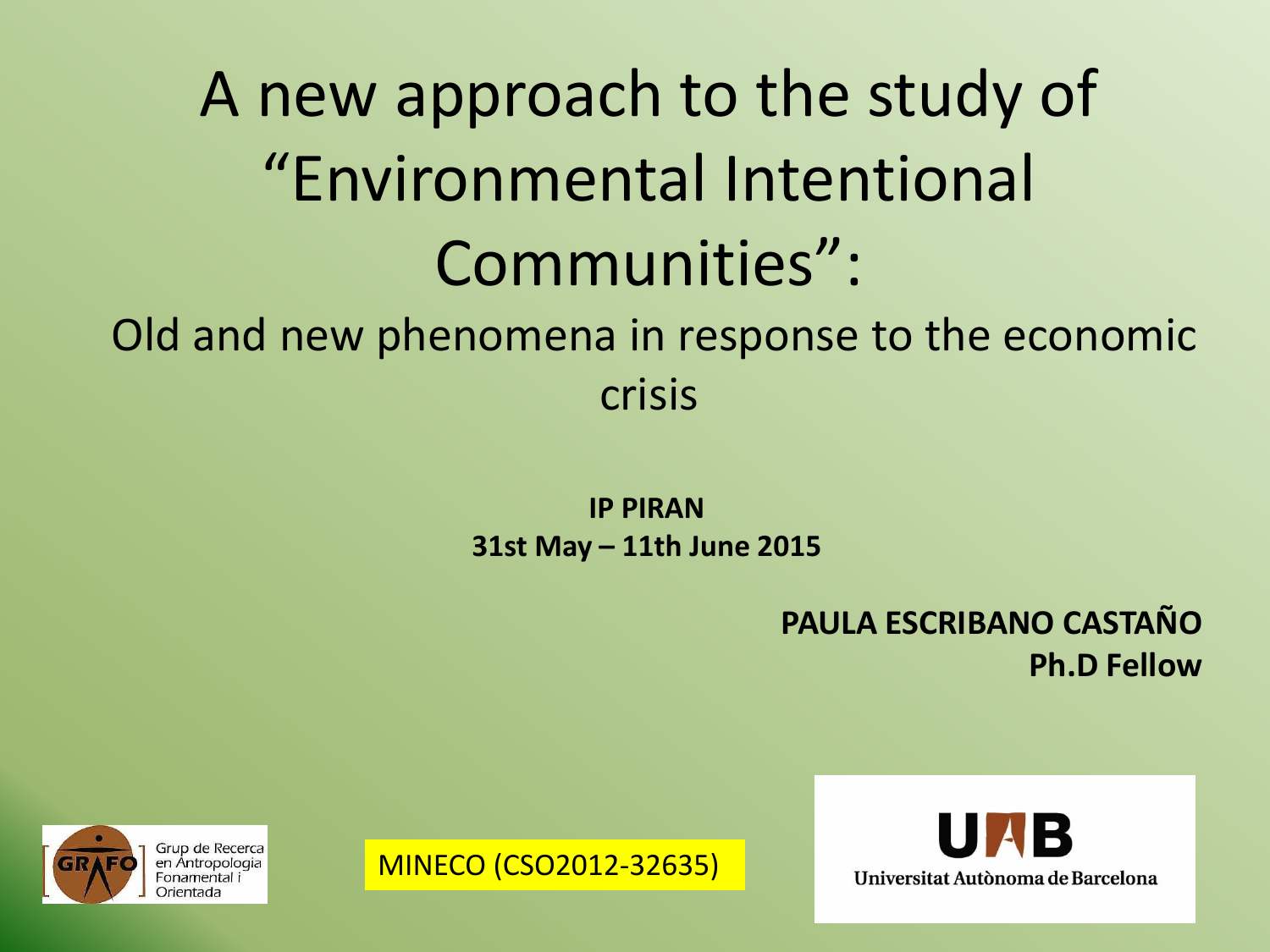## What are ENICs?



#### ENVIRONMENTAL INTENTIONAL COMMUNITIES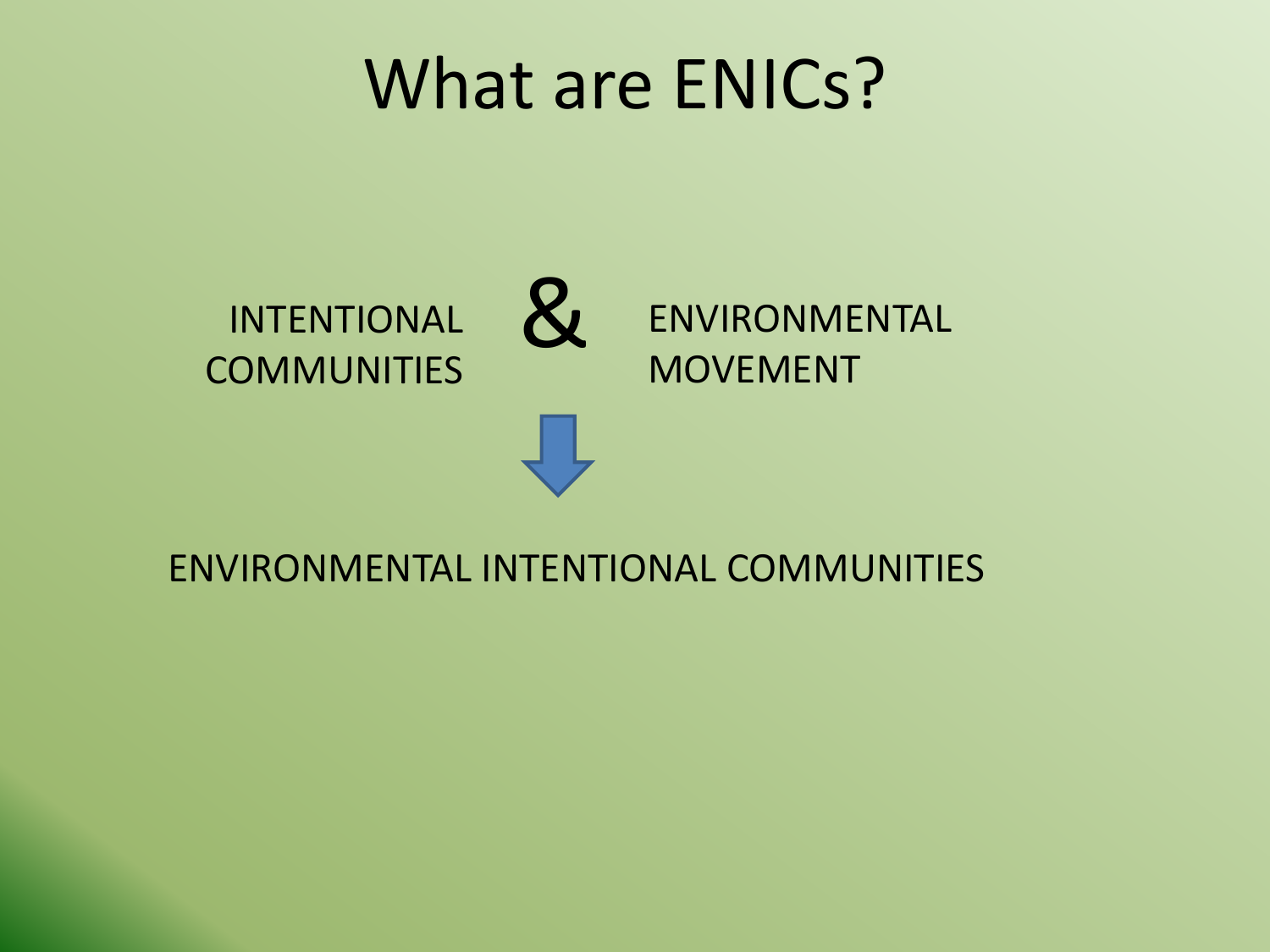| <b>Phase</b>            | <b>Intentional Community</b>                               | <b>Time period</b>                  | <b>Place</b>                                            |  |  |
|-------------------------|------------------------------------------------------------|-------------------------------------|---------------------------------------------------------|--|--|
| $\mathbf{1}$            | Sectarian & Christian                                      | Until second century                | <b>Roman Empire</b>                                     |  |  |
| $\overline{2}$          | <b>Monastic communities</b>                                | first<br>From<br>century<br>onwards | Europe, gradually spreading to<br>the rest of the world |  |  |
| $\overline{\mathbf{3}}$ | <b>Heretical communities</b>                               | 12th and 13th centuries             | Europe                                                  |  |  |
| $\overline{\mathbf{4}}$ | <b>Protestant communities</b>                              | 16th-18th centuries                 | Europe, North America                                   |  |  |
| 5                       | Socialist communities                                      | Early 19th century                  | Europe, North America                                   |  |  |
| $6\phantom{1}6$         | Anarchistic communities                                    | Late 19th century                   | Europe, North America                                   |  |  |
| $\overline{7}$          | (Hippy) communes                                           | 1960s and 1970s                     | <b>North</b><br>America<br>Europe,<br>and<br>Oceania    |  |  |
| 8                       | Cohousing communities & From 1990s onwards<br>eco-villages |                                     | <b>North</b><br>America<br>Europe,<br>and<br>Oceania    |  |  |

Source: Meijering 2006 based on Zablocki (1980)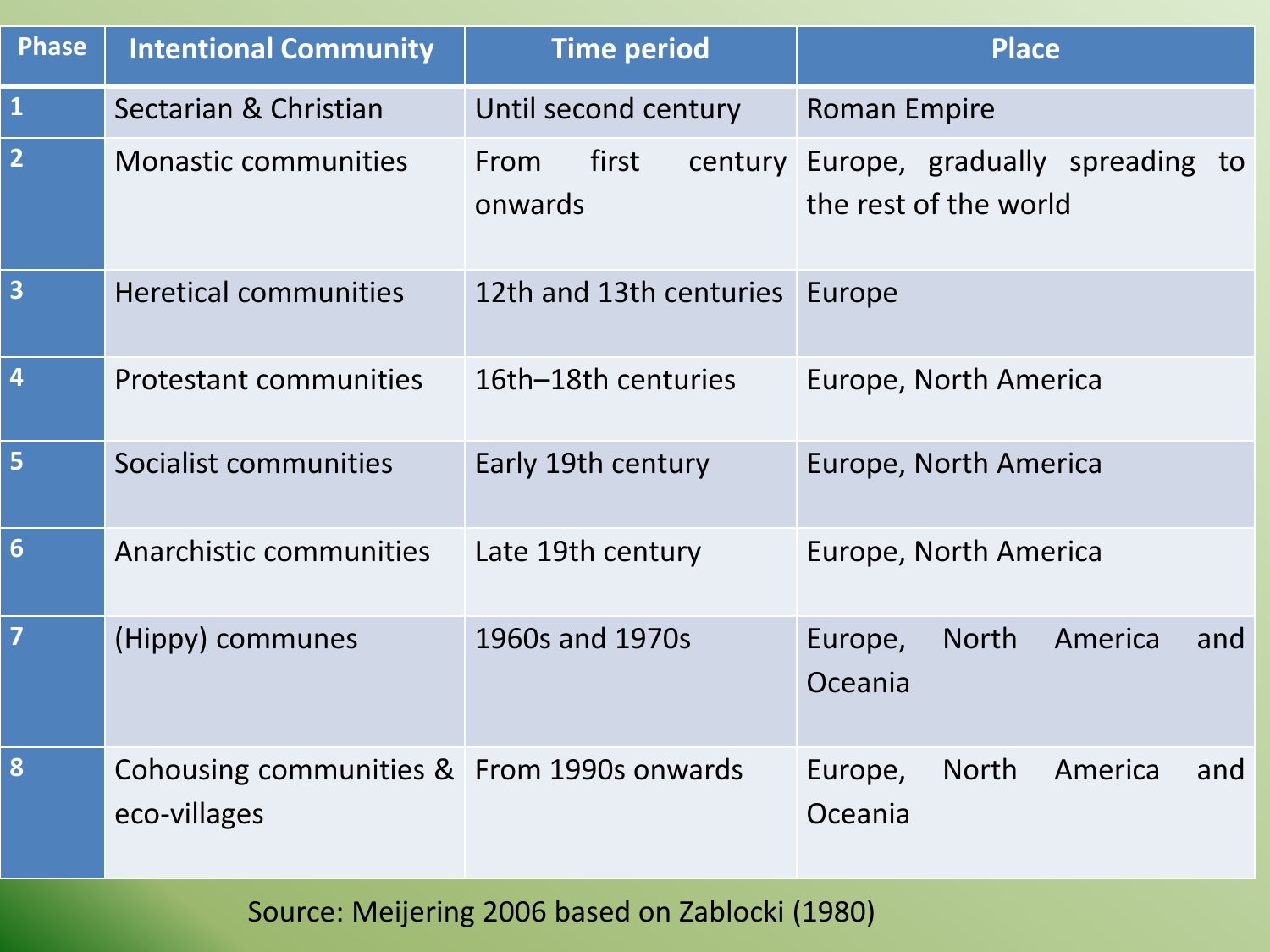# Environmental movement

- Social movement born in 1960
- "Save the world" A reaction against pollution and destruction of ecosystems
- 1968 The Club of Rome 1972 *The limits of growth*
- 1992 The Rio Conference. Agenda to protect the planet
- It is a legitimate movement in all countries (Páez, 2010)
	- Climate change leaves the scientific field and passes to the social, cultural, and imaginary representations that allow everyday life
	- Climate speech does not seek to modify the economic dynamics which is the cause of increased CO2. Like every political issue it has organizational structure, program and budget.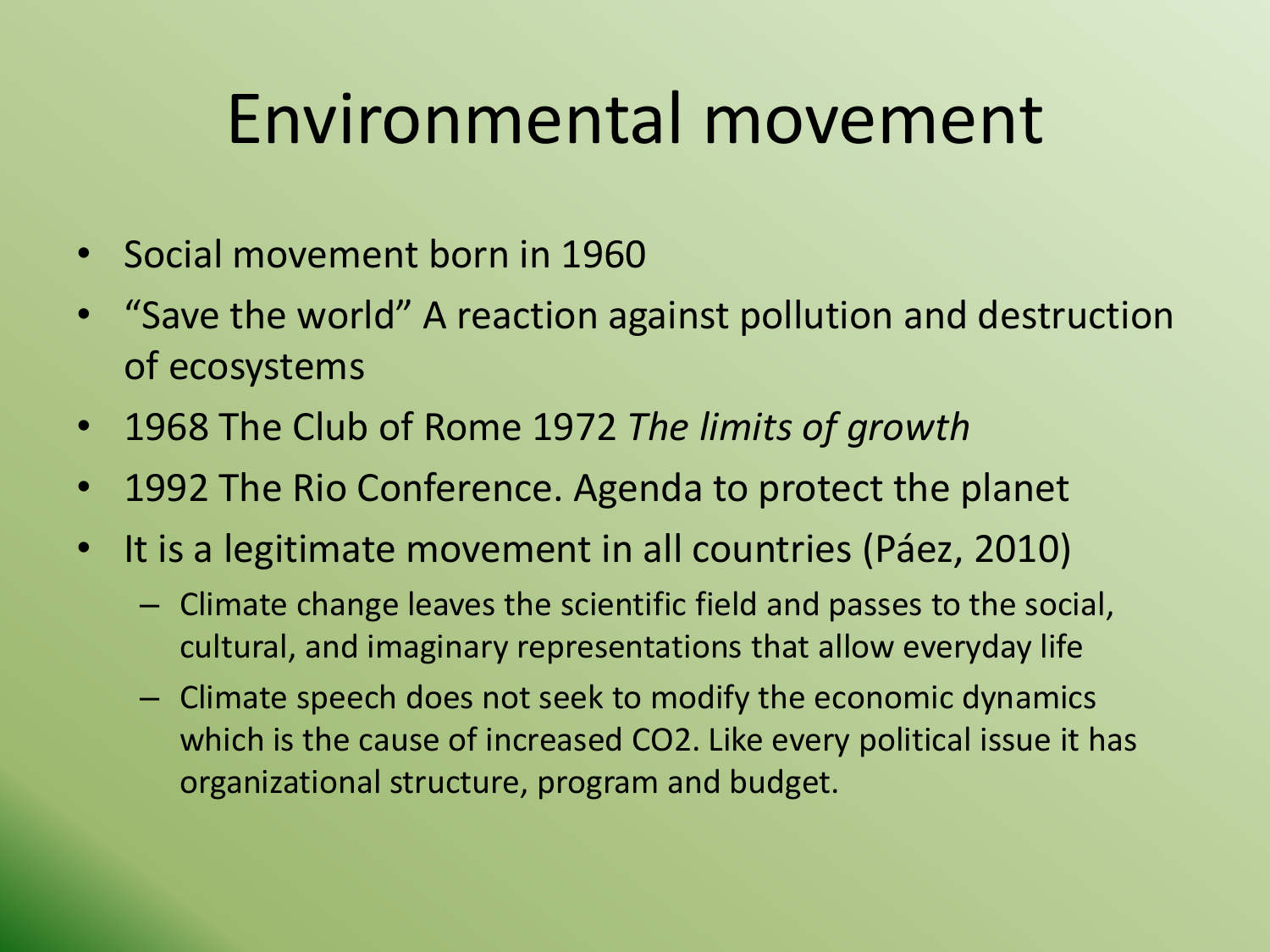# Traditional approach in the study of ENICs

- Most cases focus on Ecovillages. They present them as an alternative lifestyle
	- Ecovillages like Alternative Political Ecologies (Burke and Arjona 2013)
	- Prospect of living in harmony with nature and with each other (Gilman, 1991; Mulder et al., 2005)
	- Social change from the dominant culture (Ergas, 2010; Kirbi, 2003; Meijering et al., 2007)
	- The mitigation of the metabolic rift (Kasper, 2008 Ergas 2015)
- We also find studies on rural communities in general
	- Persistence in Self-Organized Forested Communities (Fleischman et al. 2010)
	- Cultural change (Conover, 1975)
	- Looking for ways to reintroduce community values into their lives (Kozeny, 1995)
	- The emergence of new commons (Ruiz-Ballesteros, 2012)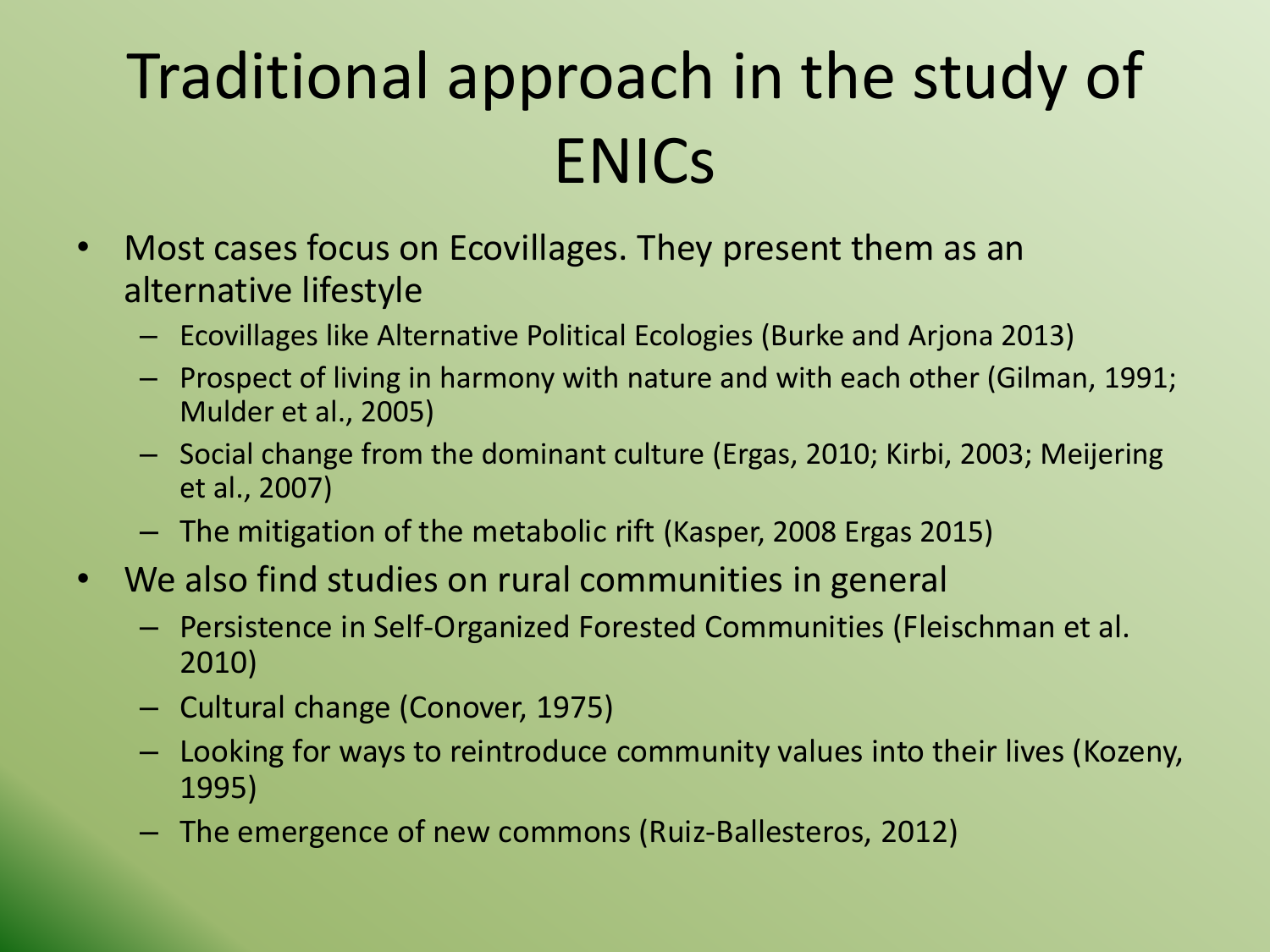# Exploration of the field

• Ecovillages meeting 2013 Catalonia: registration fee 300 €. No other possibility

**Ecovillage 1** 19 years



**Ecovillage 2** 14 years

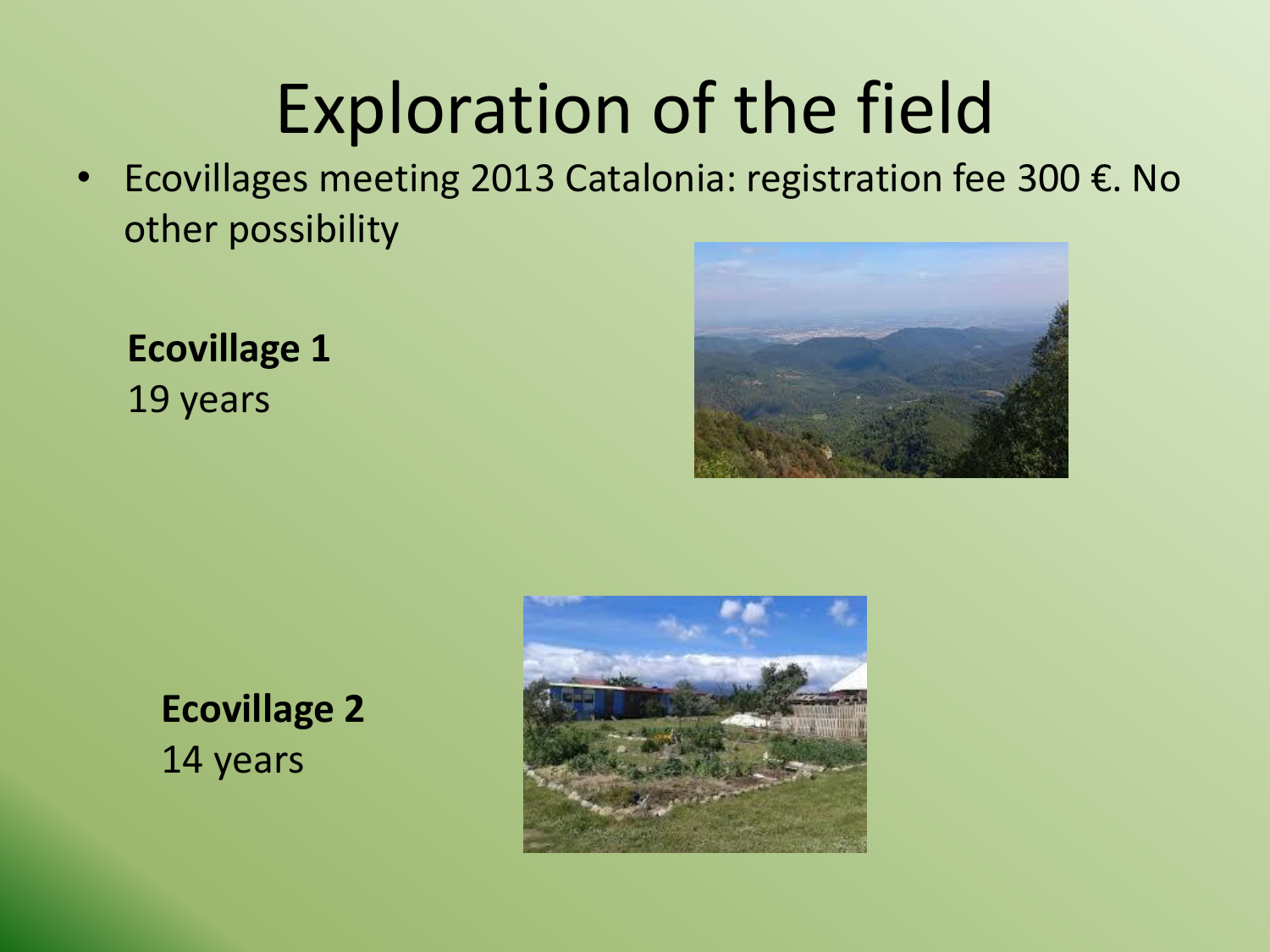# Exploration the field

**Ecovillage 3** 2 years





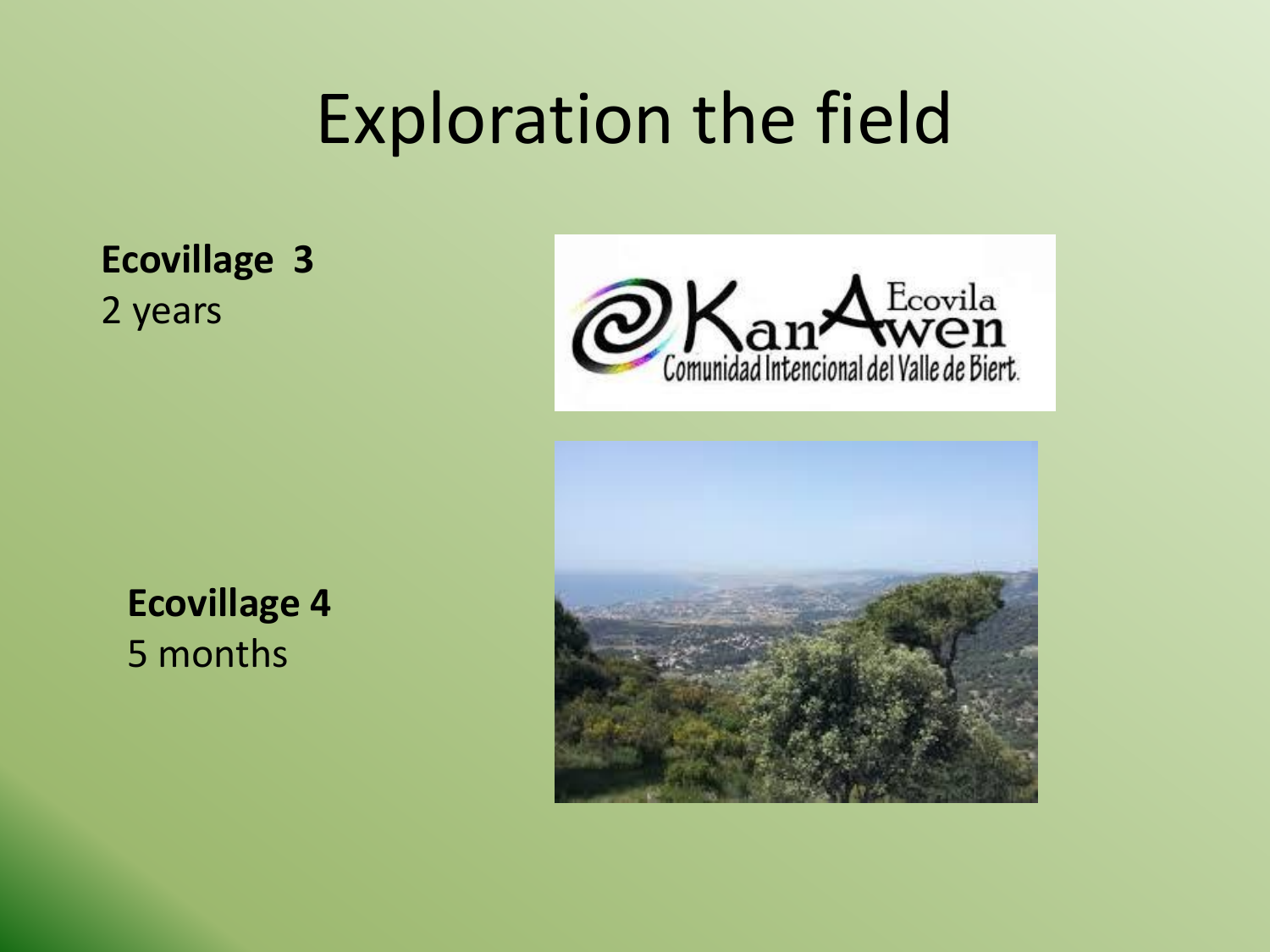**I wonder if this approach is the most appropriate to understand which is the role played by the ENICs in the current social and political context**

- Why is access to communities determined by the euro?
- How do they relate to the economic and social context in which they are inserted?
- How do they manage their social reproduction?
- Has the economic crisis some impact in this settlements?
- Why do most of them not survive over time? (Fleischman et al. 2010) And how do those that do survive vary from the first type?
- What about new generations who join these communities? Are they looking for new kind of jobs?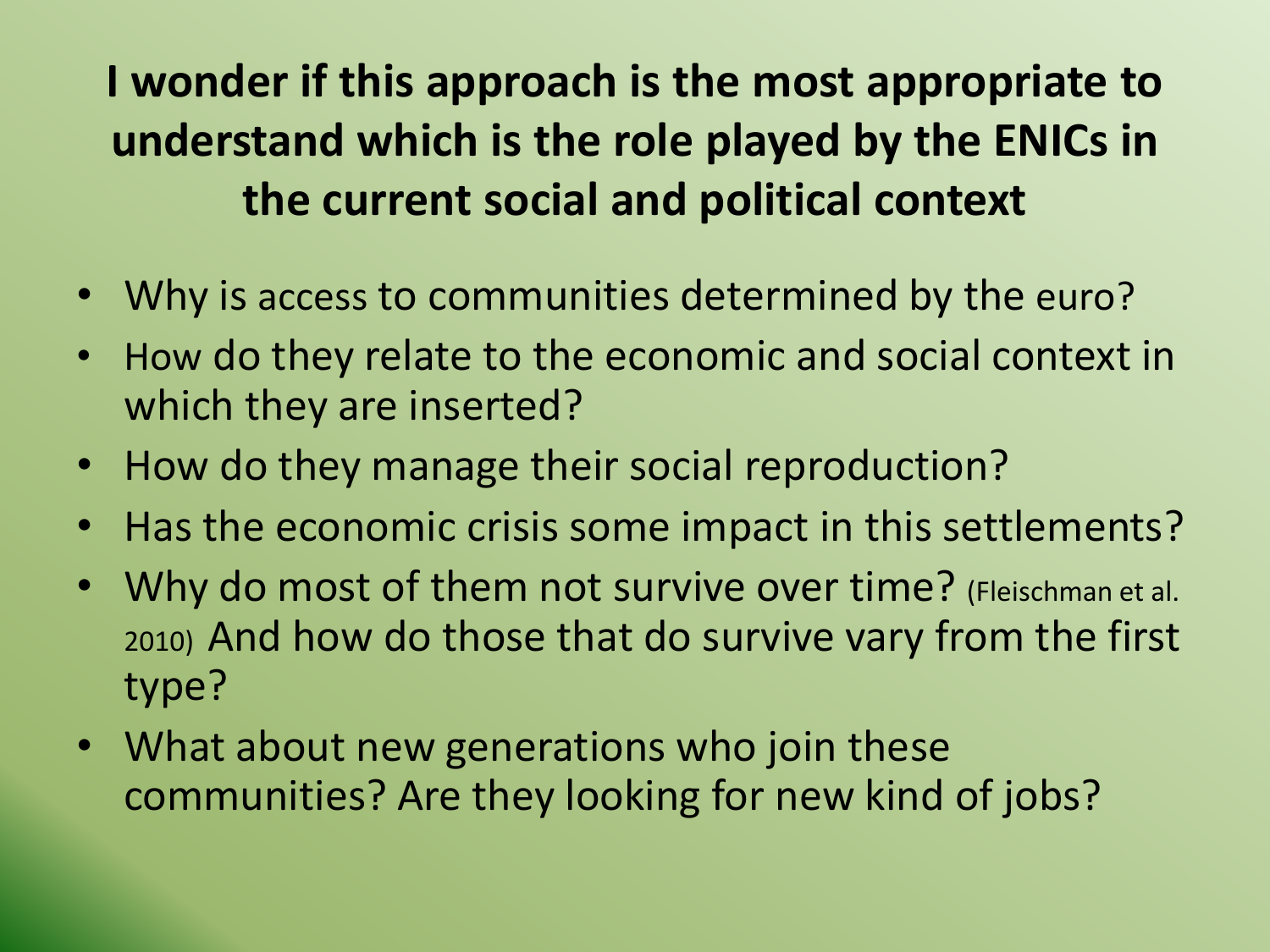### – **Harvey (2009)**

- The interpretation of the world and our way of thinking is constrained by neoliberalism
	- Ways to get individual freedom
	- Strong contradictions between the theory of neoliberalism and the current pragmatic neoliberalization
	- The redefinition of class power
- General trends in social organization
	- Privileges of ownership and management of capitalist enterprises: The work does not lead the economic activity
	- Huge concentrations of corporate power in certain markets: pharmacy, energy, transportation ....
	- Neoliberalization has fertilized an oppositional culture, which is primarily based on contradictions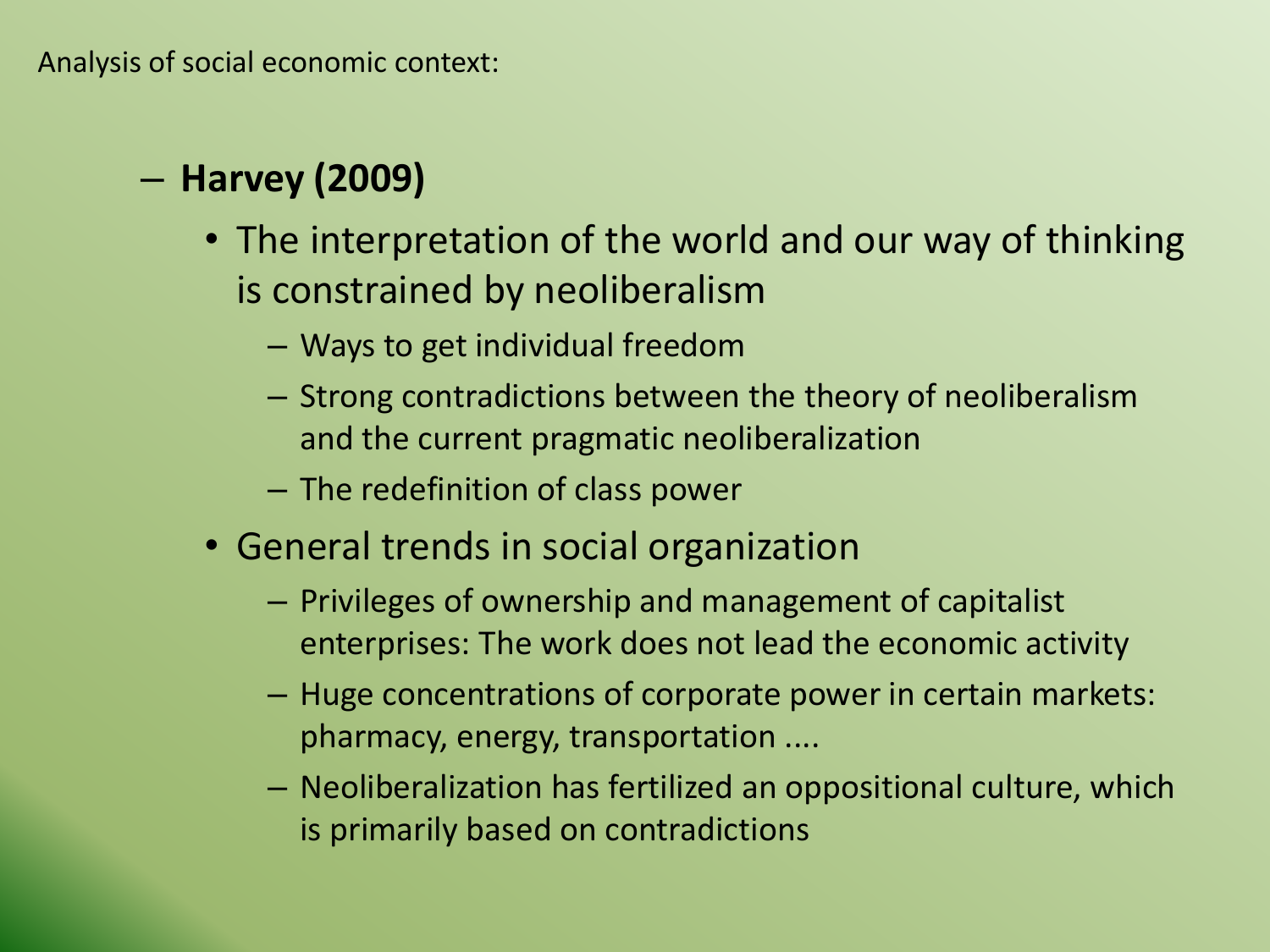#### – **Graeber**

- **2012** We had a bandage to analyze community behavior
	- mythical communism or epic communism
	- We started thinking about communism as a moral principle rather than as a matter of property
	- Communism goes beyond barter or reciprocity. It proposes to differentiate the term mutualism
- **2013** It seems that the whole system was assembled to maintain the power of financial capital
	- 1% of population controls most of the disposable wealth
	- What we call "the market" reflects what they think is useful or important
	- There can be no objetive measure of social value
	- In our society, the most obviously one's work benefits other people, the less one is likely to be paid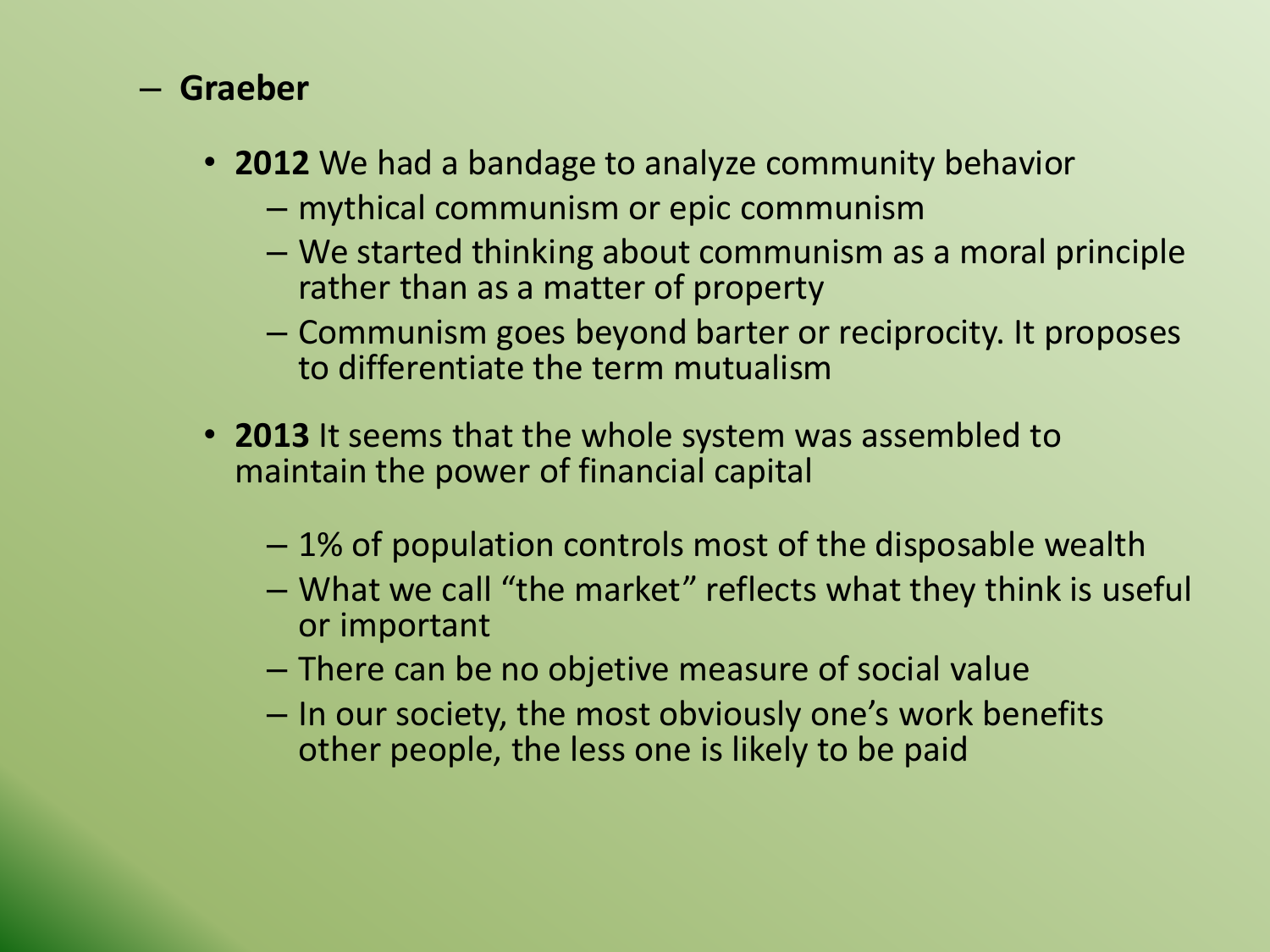### • **Narotzky (2014)**

- It is necessary to analyze the realities of ordinary people in contrast to abstract economic models
- How people negotiate often precarious conditions to make a life for themselves and for future generations
- The current **global economic crisis**
	- Refers to the processes beyond individual control that force change in traditional modes of livelihood
	- Has exposed in particularly dramatic fashion the inadequacies and located the people in conditions of radical uncertainty
	- These inequalities have led people to be involved in waged labor but also structures of provisioning, investments in social relations, relations of trust and care, and a multitude of other forms of social action that mainstream economic models generally consider trivial, marginal, and often counterproductive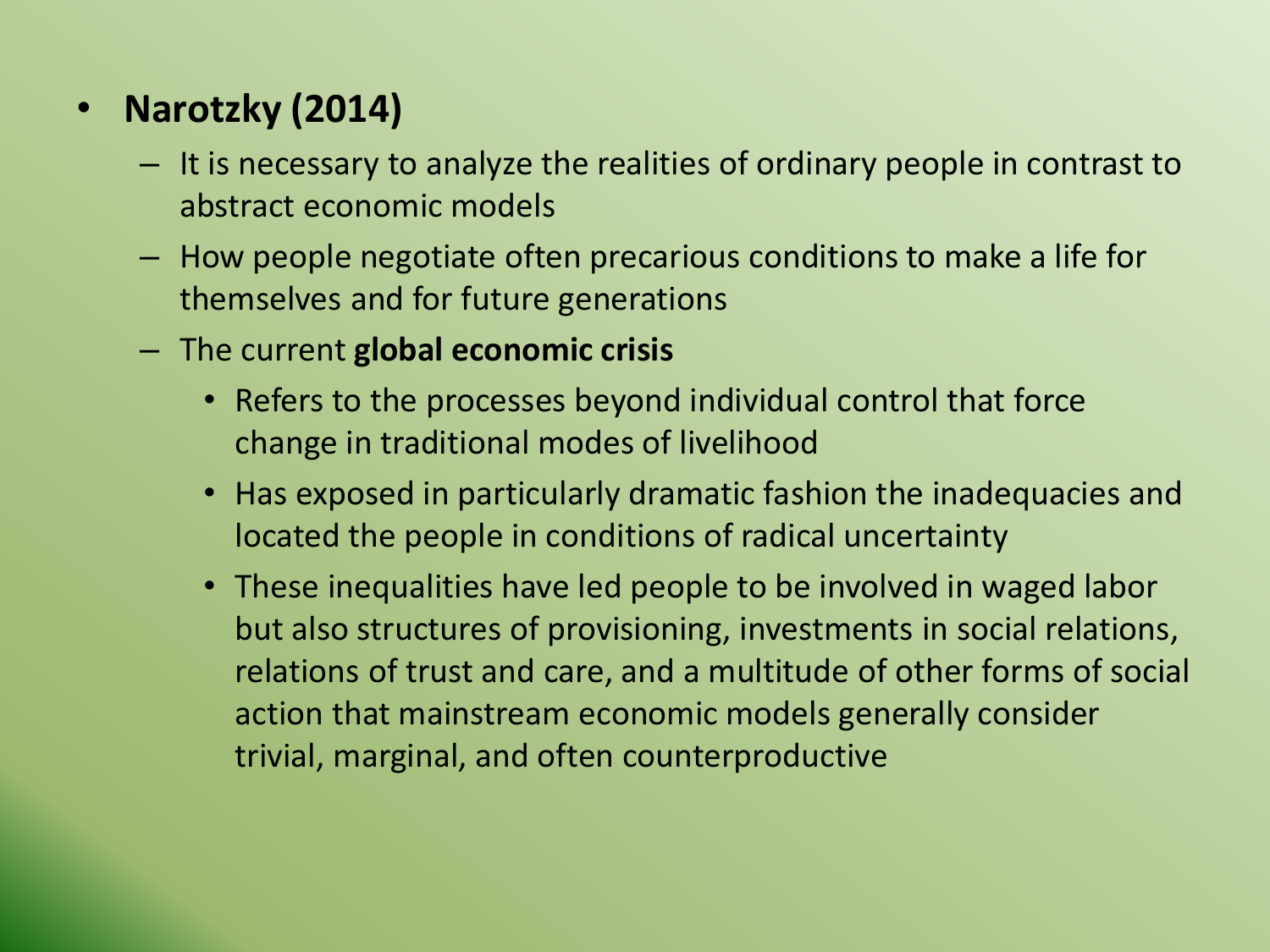# Methodology

- Ethnographic fieldwork:
	- Identifying all kinds of Environmental Intentional Communities in Catalonia and describing their general characteristics
- Semi-structured interviews in order to
	- Locate changes in the strategies of social reproduction during the crisis
	- New additions and motivations that lead people to be part of these settlements
- Mapping the social structure in the communities to identify their forms of organization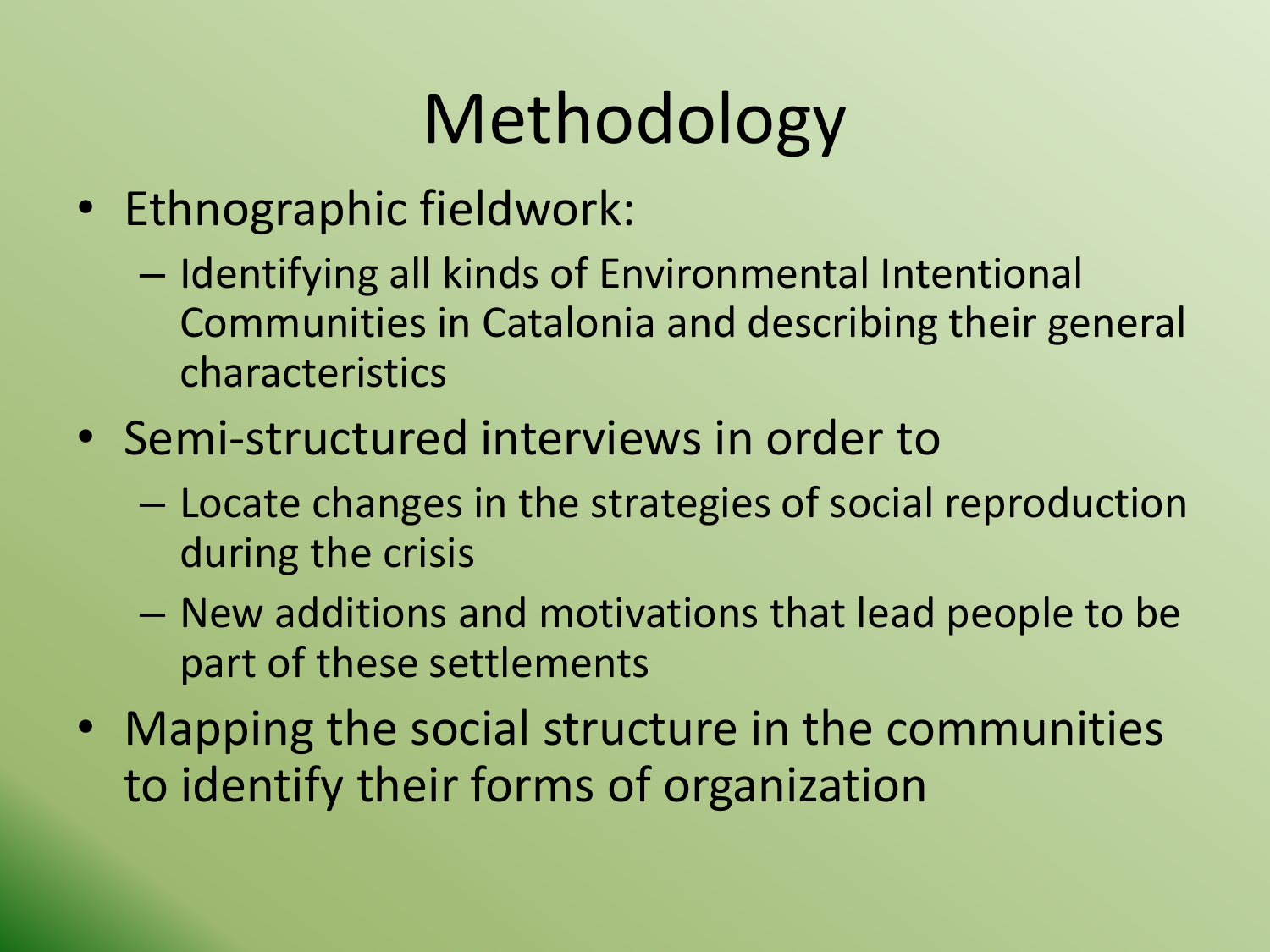# What is happening in Catalonia?

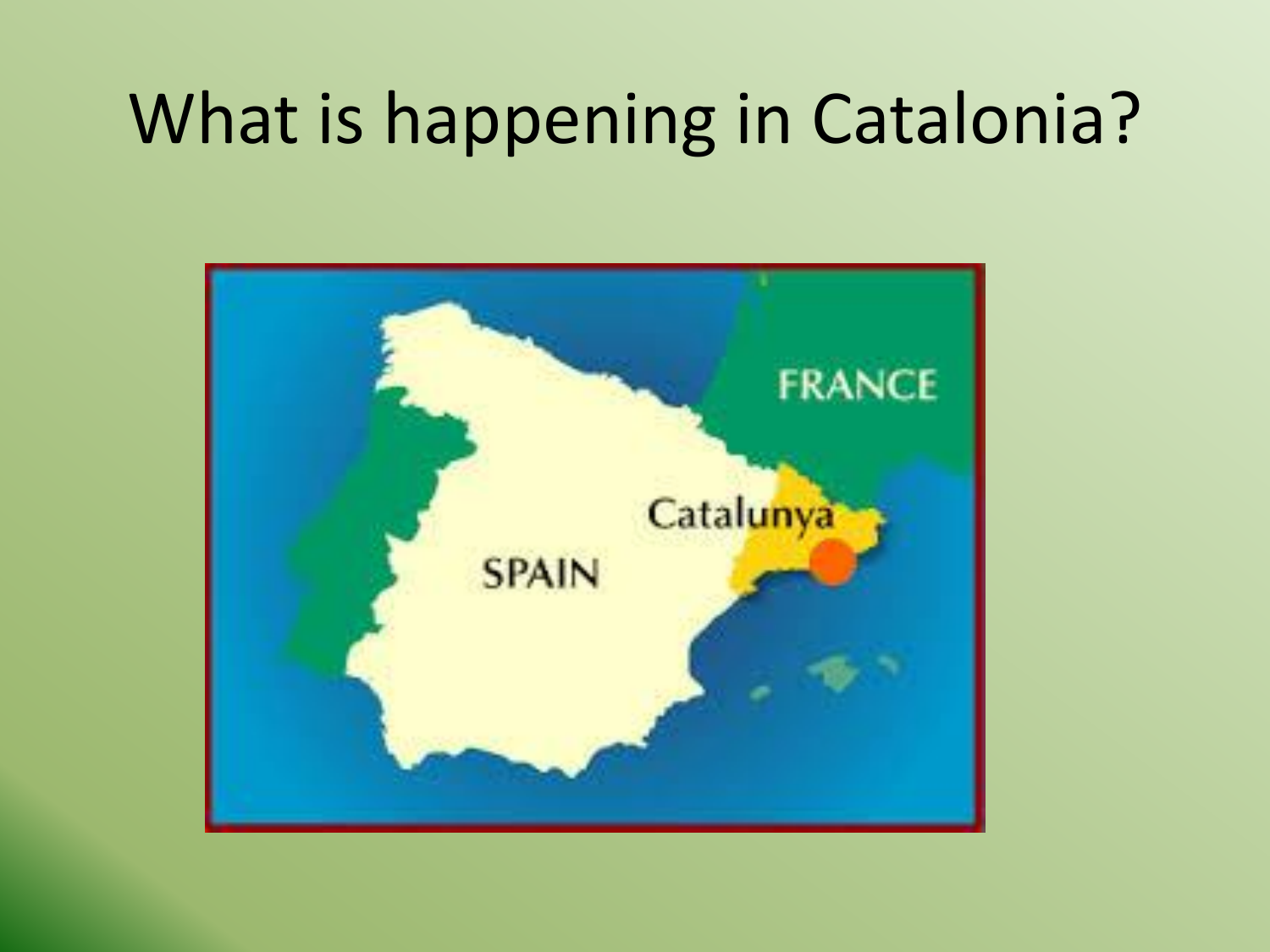## Fieldwork: Wide variety of settlements





MASÍAS

RURAL OR NEORURAL SETTLEMENT IN A VILLAGE

RURAL OR NEORURAL SETTLEMENT IN THE COUNTRYSIDE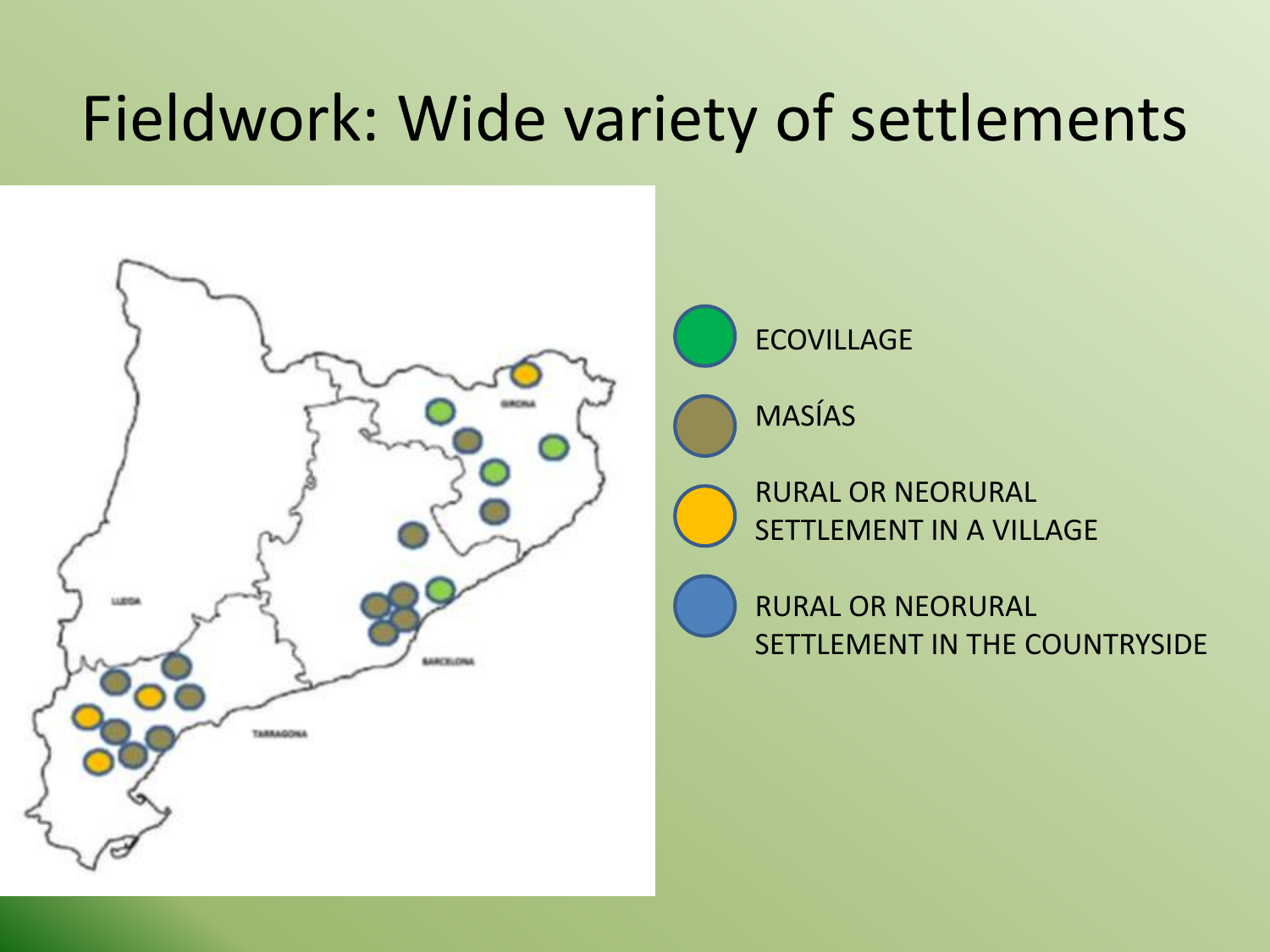# TYPES IN CATALONIA

MASÍA ECOVILLAGE RURAL OR NEORURAL **SFTTLFMFNT** IN A VILLAGE

RURAL OR NEORURAL SETTLEMENT IN THE **COUNTRYSIDE** 





#### **COHABITATION**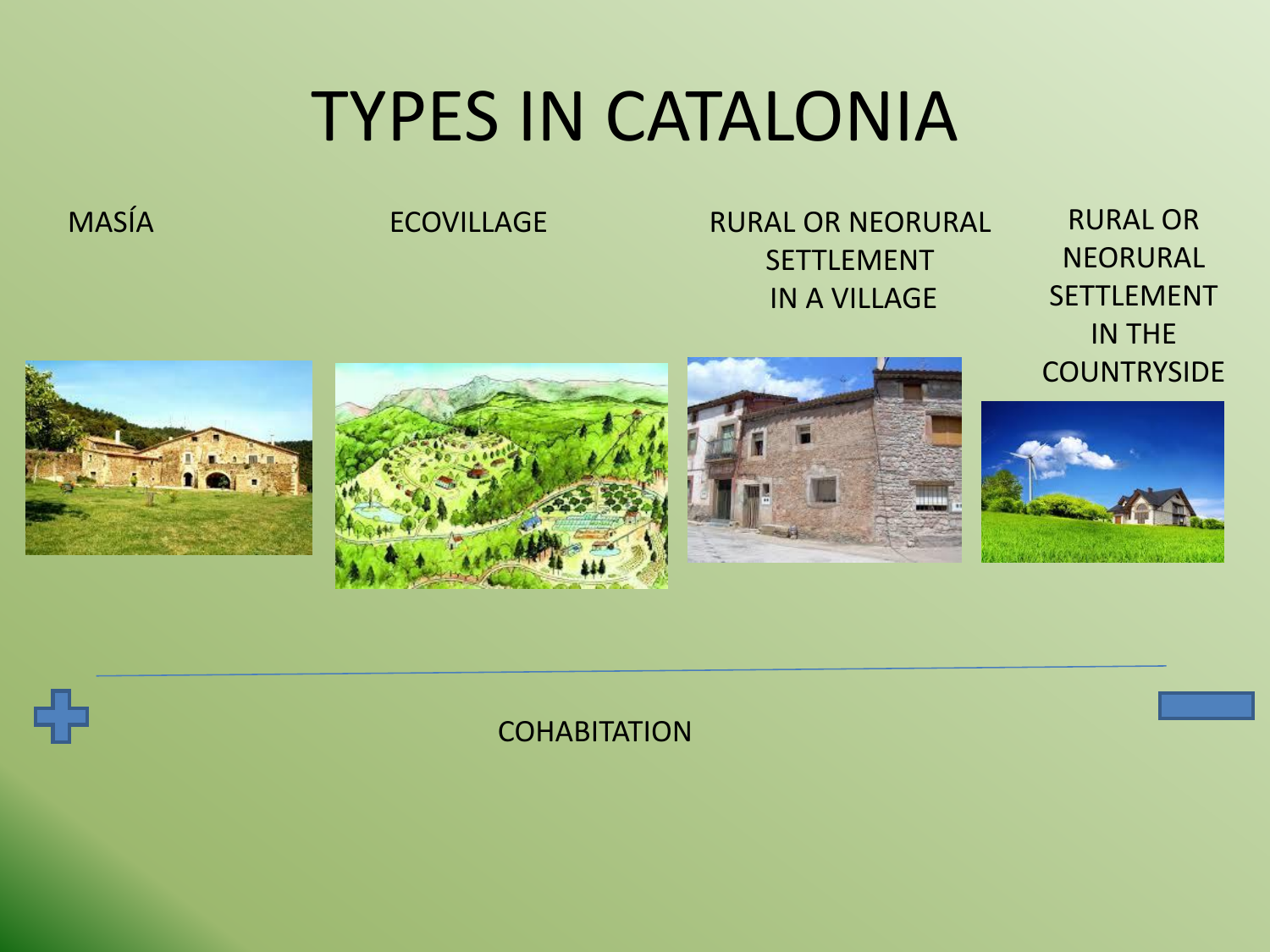# Some preliminary data

| <b>Nº ENICS LOCATED</b>                                       |                                                                        |                                                                       | <b>Nº ENICS VISITED</b>                                                            |                                                                                                                 | <b>INTERVIEWS AND DATA</b><br><b>COLECTION</b>                                                          |                                                             |
|---------------------------------------------------------------|------------------------------------------------------------------------|-----------------------------------------------------------------------|------------------------------------------------------------------------------------|-----------------------------------------------------------------------------------------------------------------|---------------------------------------------------------------------------------------------------------|-------------------------------------------------------------|
| 20 (I know there are at least 20<br>more Objetive located 40) |                                                                        |                                                                       | 16                                                                                 |                                                                                                                 | 5 basic data profiles<br>5 personal networks<br>6 qualitative interviews<br>16 field diaries and photos |                                                             |
| <b>STAR-</b><br><b>TING</b><br><b>PERIOD</b>                  | <b>TYPES OF</b><br><b>SETTLE-</b><br><b>MENT IN</b><br><b>THE LAND</b> | <b>MIN. AND</b><br><b>MAX. N of</b><br><b>INHABI-</b><br><b>TANTS</b> | <b>MEMBERSHIP</b>                                                                  | <b>PERFORMED ACTIVITIES</b>                                                                                     |                                                                                                         |                                                             |
| 1996-<br>2015                                                 | <b>SQUATTED</b><br><b>COURTESY</b><br><b>TENURE</b><br><b>RENTED</b>   | $2 - 40$                                                              | <b>WWOOF</b><br><b>EU VOLUNTARY</b><br><b>GEN/REAS</b><br><b>CIC</b><br><b>XRX</b> | <b>WORK INSIDE</b><br><b>COMMUNITY</b><br><b>GARDENING</b><br><b>FARMING</b><br>PROCESSING PRODUCTS<br>$\cdots$ |                                                                                                         | <b>WORK OUTSIDE</b><br><b>COMMUNITY</b><br><b>ALL KINDS</b> |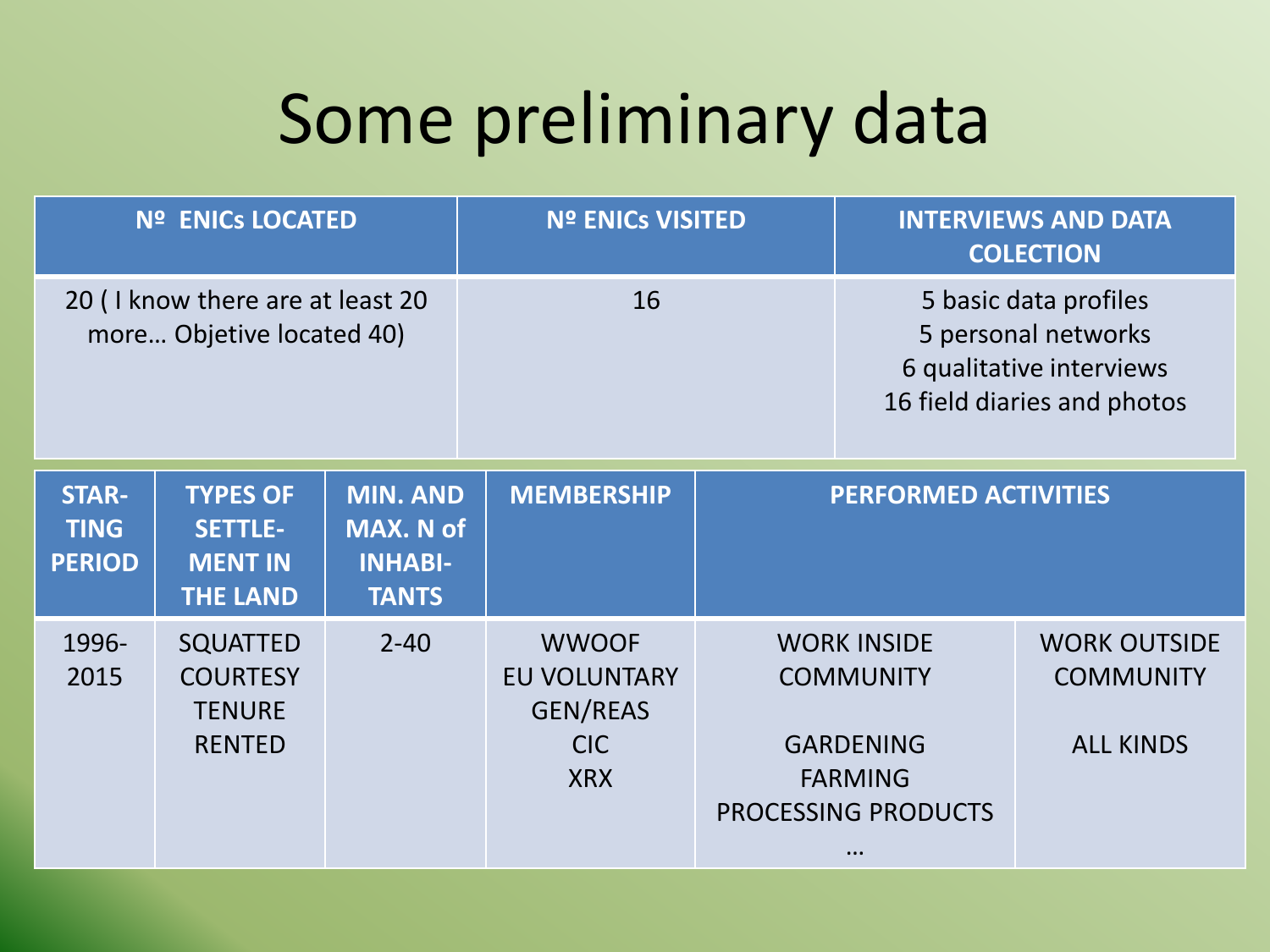### Personal networks Masía



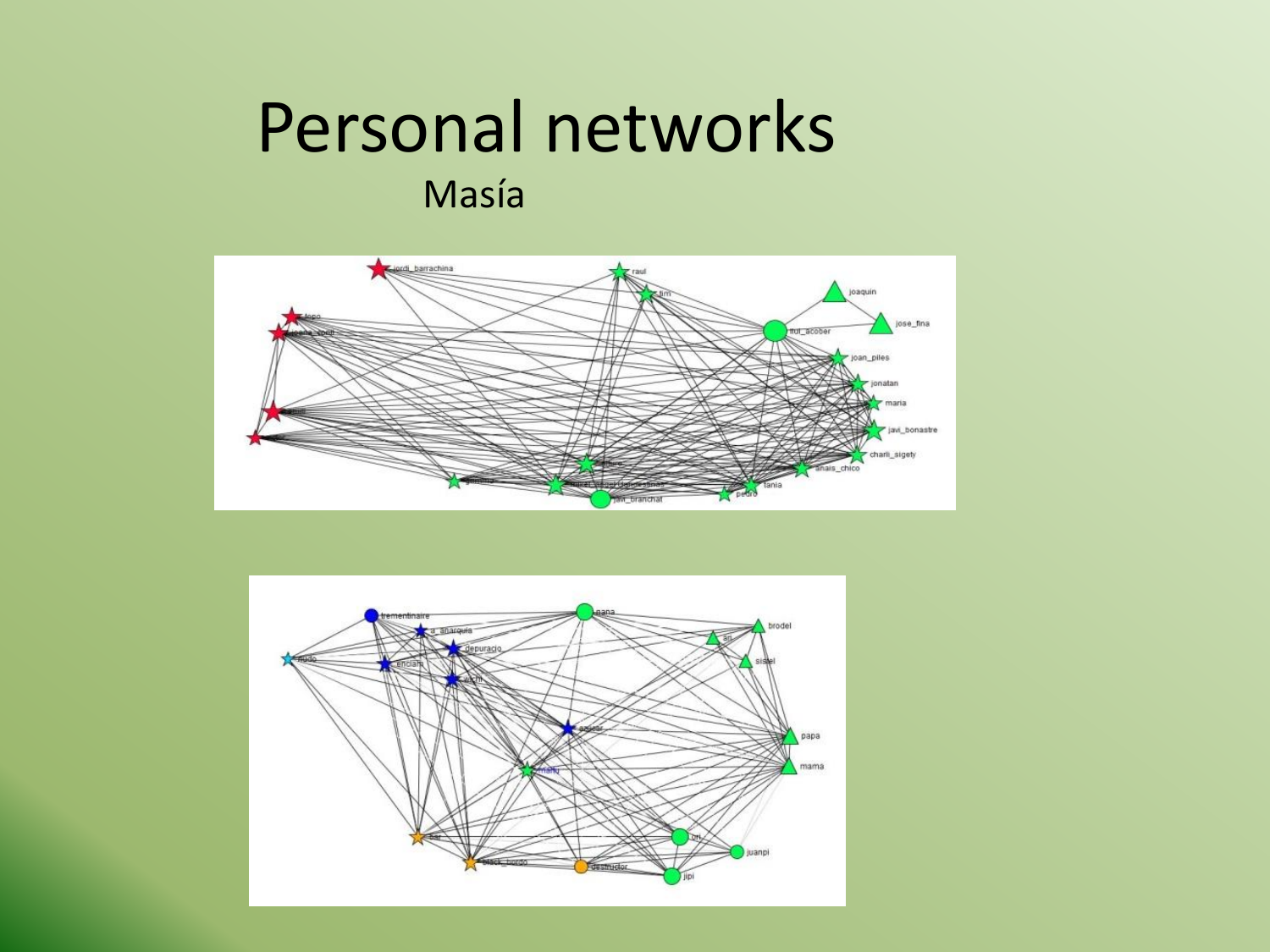## Personal networks

#### Ecovillage

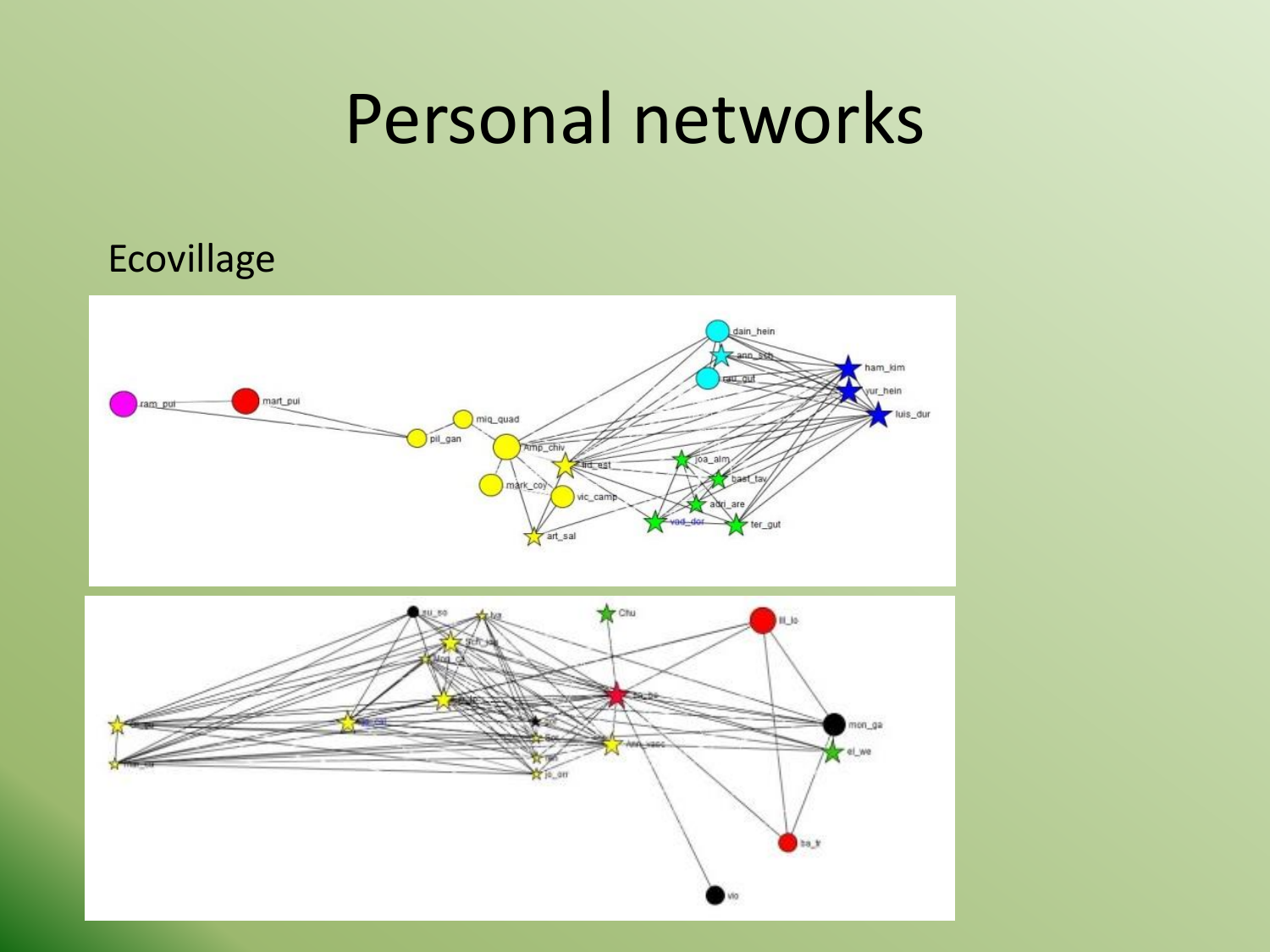## Personal networks

### Industrial colony

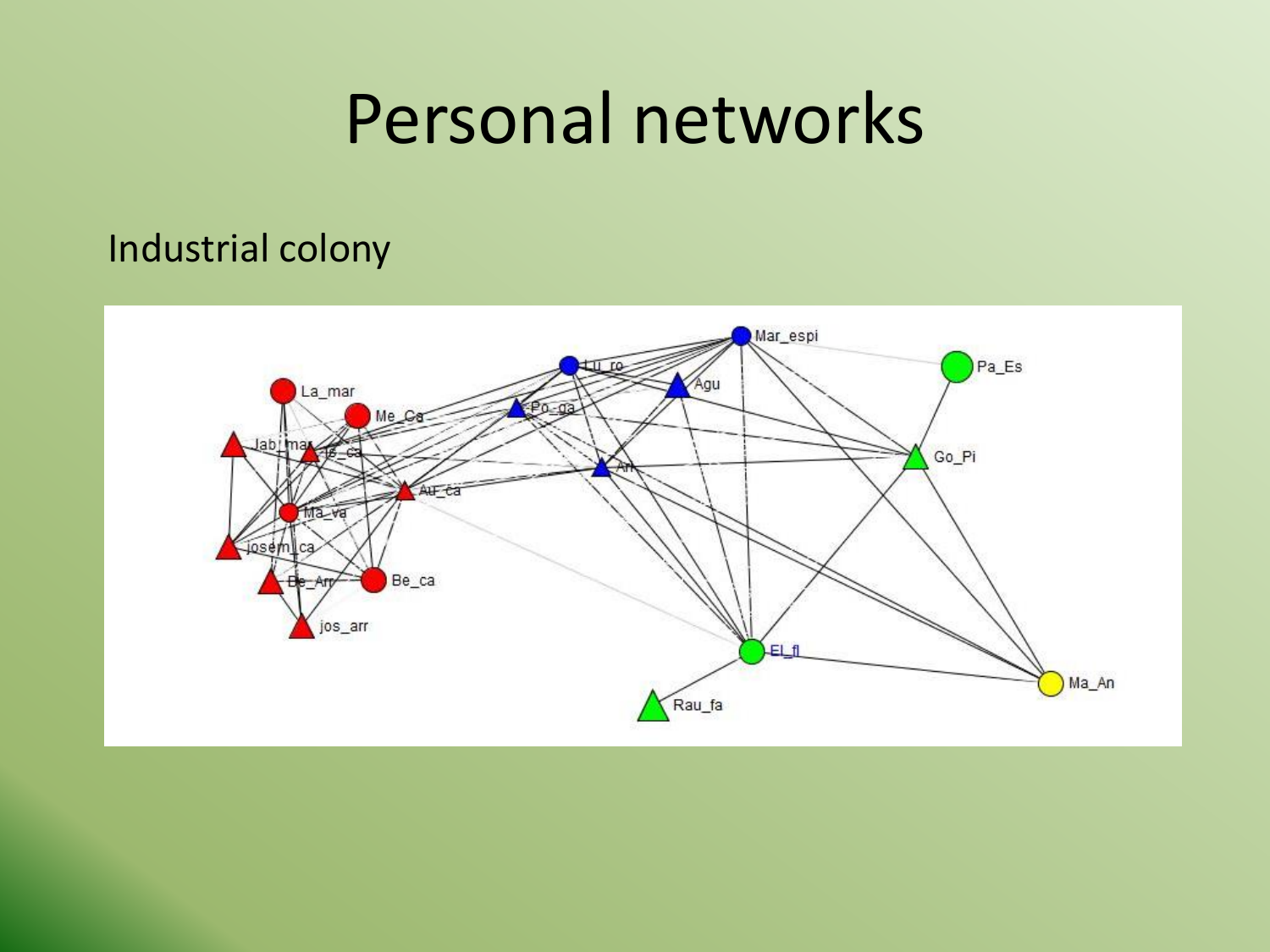# Qualitative interviews…

- "In the last few years the profile of the volunteers and visitors has changed .... Before we had international youth ... mostly from northern Europe ... Now they are from all ages and many of the people of the neighbouring village. They haven't been interested in our project before…."
- "We have trouble making ends meet. The landowners do not accept products like vegetables in change for the rental and most of us do not have many euros"